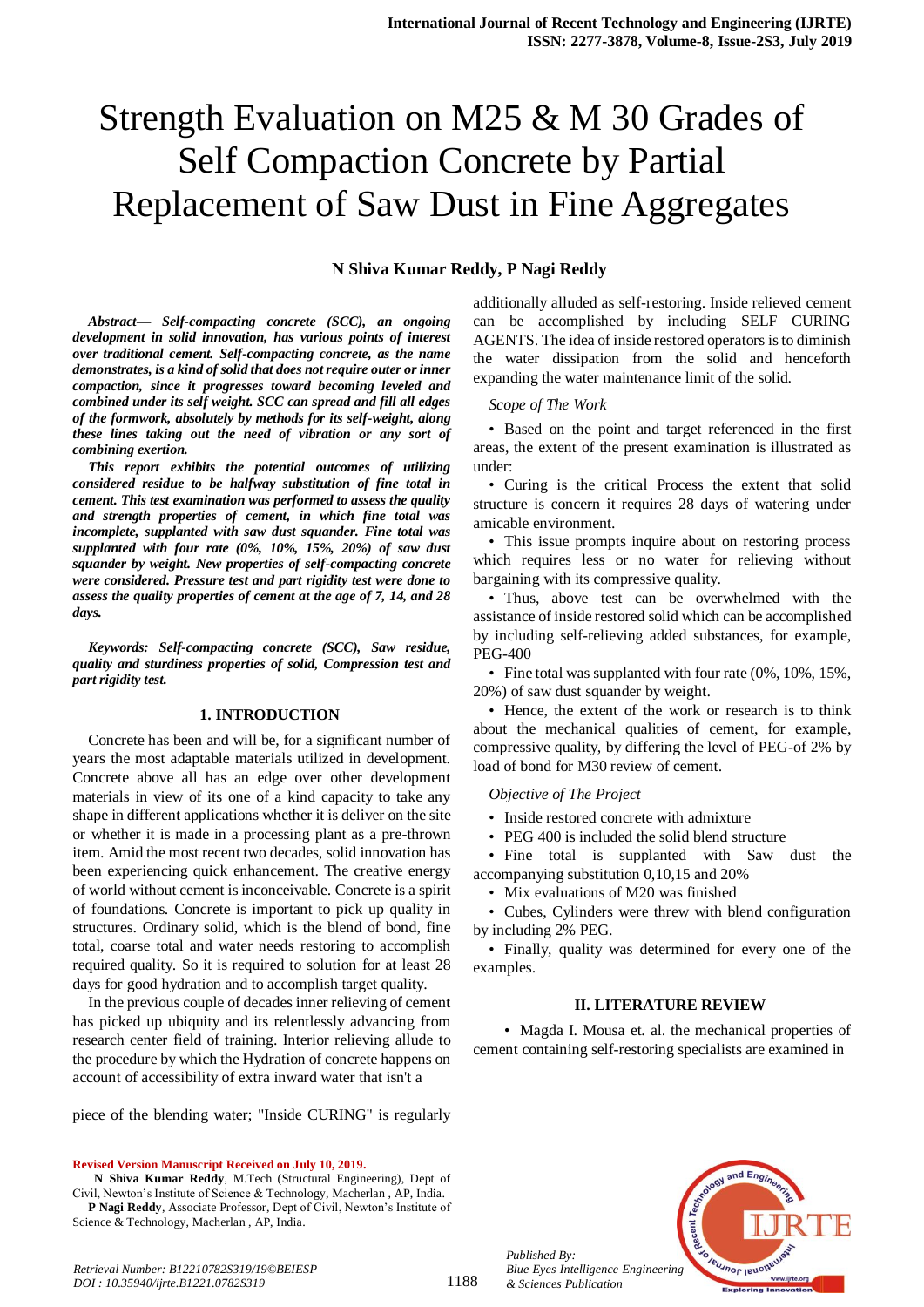### **STRENGTH EVALUATION ON M25 & M 30 GRADES OF SELF COMPACTION CONCRETE BY PARTIAL REPLACEMENT OF SAW DUST IN FINE AGGREGATES**

his paper. In this examination, two materials were chosen as self-restoring specialists with various sums, and the expansion of silica rage was considered. Oneself restoring operators were, pre-doused lightweight total (LECA) and polyethylene-glycol PEG (CH). The outcome demonstrates that solid utilized polyethylene-glycol as self-restoring operator, accomplished higher estimations of mechanical properties than cement with soaked LECA.

• Ya Wei et al explored on inward relieving proficiency of prewetted LWFAS on Concrete Humidity and Autogenous Shrinkage improvement. To all the more likely use inward restoring innovation for solid cements, this examination researches the microstructure and the Desorption properties of sintered fly fiery debris and extended shale LWFAs. The impacts of these two sorts of LWFAs on autogenous shrinkage and inward RH improvement were tentatively assessed in cement with w/c of 0.3 and 0.4.

• Siddiqui M. Junaid et. al. exhibited the utilization of shrinkage lessening admixture for example polyethylene glycol (By including 1% and 1.25% of PEG-4000 by load of bond) in M40 review of solid (Grade proportion  $=1:2.23:3.08$ ) which helps in self-restoring with better hydration which decreases shrinkage splits and thus builds quality and is contrasted and that of traditional relieved cement of a similar review. Distinctive examinations were done in the field of self-relieving concrete and some of them are recorded beneath. Scientists found that self-relieving concrete is a compelling substitution to regular cement.

• Mohanraj An et.al, contemplated on "self-relieving concrete joined with polyethylene glycol". The compressive quality of shape for Self-restored concrete is higher than of cement relieved by customary relieving strategy. The split rigidity of self-restored solid example is higher than that of the routinely relieved example. Self-restored concrete is found to have less water ingestion esteems contrasted and concrete relieved by different strategies. Self-restored solid in this way has a less measure of permeable.

• Basil M Joseph, considered on self-restoring cement and PEG400 were utilized as a self-relieving specialist in cement. M20 review of cement is embraced for examination. The creator included 0-1.5% of PEG400 by load of bond for M20 review concrete from that he discovered 1% of PEG400 by load of concrete was ideal for M20 review of cement for accomplish great most extreme quality. The creator found that the level of PEG400 gets expanded droop just as compaction factor likewise get expanded.

## **III. MATERIALS AND PROPERTIES**

In making any kind of solid, choice and sort of materials is essential as every one of the properties relies upon them.

The accompanying materials are being utilized and are recorded beneath.

- □ Cement
- Fine aggregate (sand)
- $\square$  Saw Dust (replacement of Fine aggregate)
- □ Water
- $\Box$  Peg 400

*Cement* 

The most well-known concrete utilized is an Ordinary Portland Cement (OPC). The Ordinary Portland Cement of

53 review (OPC) adjusting to IS: 8112-1989 is utilized. A concrete is a folio, a substance utilized in development that sets, solidifies and clings to different materials, restricting them together.

| S.No. | <b>CHARACTERISTICS</b> | <b>VALUE</b> |
|-------|------------------------|--------------|
|       | SPECIFIC GRAVITY       | 3.15         |
|       | NORMAL CONSISTENCY     | 31%          |

#### *Aggregates*

Totals are latent granular materials, for example, sand, rock or pulverized stone that are a final result in their own right. They are likewise the crude materials that are a basic fixing in cement.

Contingent on the size the totals are grouped into two kinds 1) Fine Aggregate

2) Coarse Aggregate

## *Fine Aggregate*

Fine total are essentially sands won from the land or the marine condition. Fine totals by and large comprise of normal sand or smashed stone with most particles going through a 9.5mm sifter. Similarly as with coarse totals these can be from Primary, Secondary or Recycled sources. The choice of fine total is additionally on imperative factor as it straightforwardly influences the quality of cement with the fluctuating usage of water

| S.No.          | <b>Physical Properties</b> | <b>Fine Aggregate</b> |
|----------------|----------------------------|-----------------------|
| 1              | Size and Zone              | $4.75$ mm down        |
| $\mathfrak{D}$ | Specific gravity           | 2.65                  |
| 3              | Water Absorption           | 1.4%                  |
| $\overline{4}$ | Moisture Adsorption        | 2%                    |
| 5              | Fineness modulus           | 395                   |

#### *Saw Dust*

The sawdust was sourced from neighborhood wood saw process, close Chengalpattu. The sawdust comprised of chippings from different hardwoods. It was sun dried and kept in waterproof sacks. It was sieved through 4.75 mm strainer to concrete examples. The saw dust was tried for thickness, dampness substance and fineness modulus in research facility.

| <b>S. No.</b> | <b>Parameters</b>   | <b>Values</b>        |
|---------------|---------------------|----------------------|
|               | Fineness modulus    | 1.90                 |
|               | Moisture content    | 9.8%                 |
|               | <b>Rull</b> density | $615$ K $\sigma/m^3$ |

# **Table: Properties of saw dust**

## *Self-Curing Agents (PEG-400):*

The polymers included the blend essentially frame hydrogen securities with water atoms and diminish the synthetic capability of the particles of water which thus decreases the vapor weight, subsequently lessening the rate of dissipation from the surface. The physical and compound properties of PEG-400 are appeared Table



*Published By: Blue Eyes Intelligence Engineering & Sciences Publication*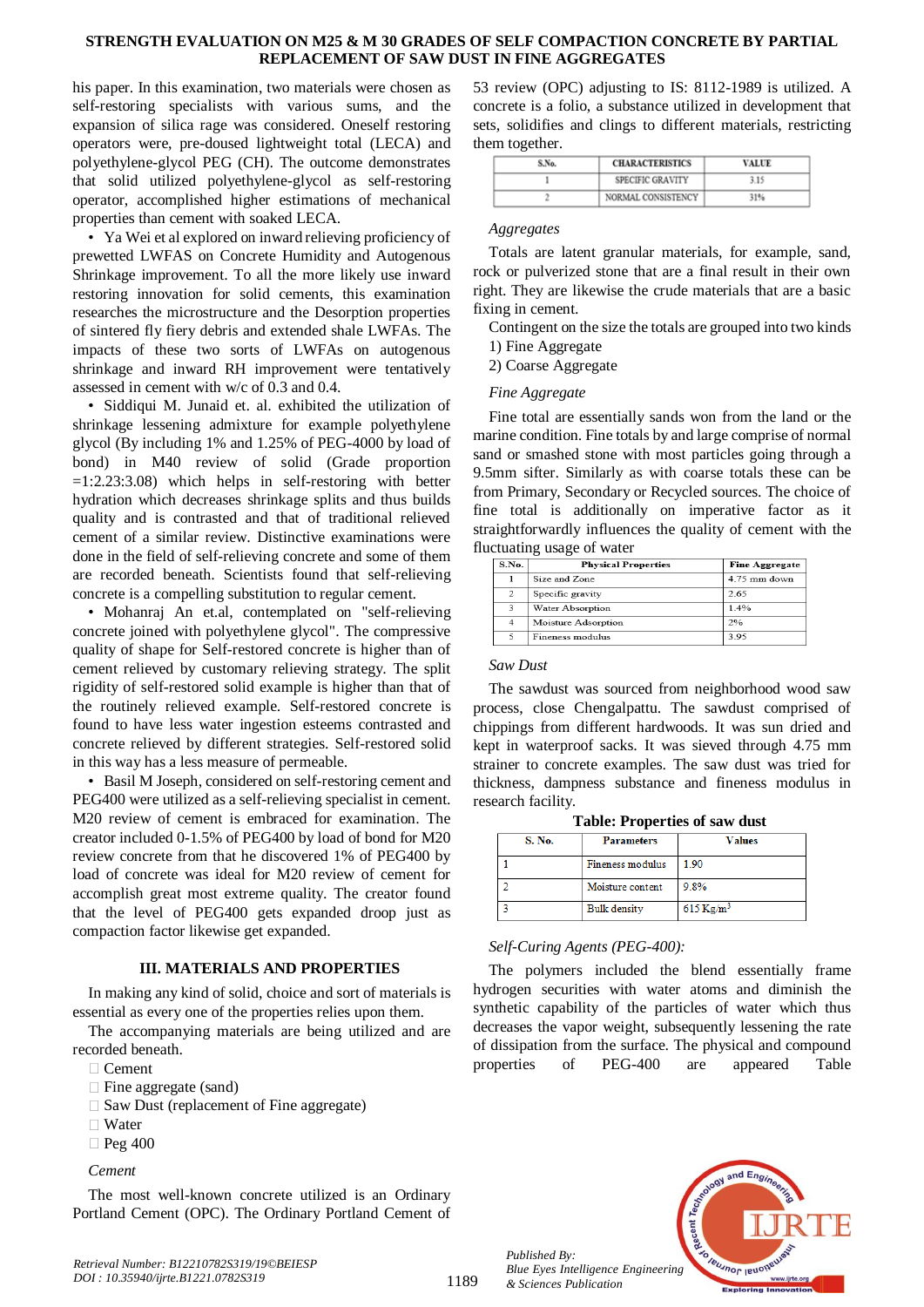

#### **Table: Physical Properties and Chemical Properties – PEG400**

| S.No. | Appearance    | <b>Clear Liquid or White Solid</b> |
|-------|---------------|------------------------------------|
|       | Odour         | Mild odour                         |
| 2     | Solubility    | Soluble in Water                   |
|       | Density Range | 1.1 to 1.2 (increases as molecular |
|       |               | weight increases)                  |

*Water:*

Water is a vital element of concrete as it really takes an interest in the compound response with bond. Since it serves to from the quality giving concrete gel, the amount and nature of water is required to be investigated cautiously.

## *Methodology:*

| Mix            | Saw dust | Saw dust<br>$(Kg/m^3)$ | <b>Cement</b><br>$(Kg/m^3)$ | Fine<br>aggregate<br>$(Kg/m^3)$ | <b>Coarse</b><br>aggregate<br>$(Kg/m^3)$ | Water<br>$(\text{lit}/\text{m}^3)$ |
|----------------|----------|------------------------|-----------------------------|---------------------------------|------------------------------------------|------------------------------------|
| A <sub>0</sub> | 0%       |                        | 394                         | 732                             | 1139                                     | 197                                |
| A <sub>1</sub> | 10%      | 73.2                   | 394                         | 658.8                           | 1139                                     | 197                                |
| A2             | 15%      | 1098                   | 394                         | 622.2                           | 1139                                     | 197                                |
| A <sup>3</sup> | 20%      | 146.4                  | 394                         | 585.6                           | 1139                                     | 197                                |

## *Batching and Mixing*

Clumping is procedure of estimating the amounts of cement either by volume or by mass for readiness of solid blend. In this weight clumping technique is received to gauge the amounts of fine total, concrete, coarse total, and Recycled total. For blend extent for configuration were estimated by utilizing gauging balance. The elements of cement in the required amounts were improved into the limit lab solid blender. After through blending i.e., having accomplished uniform shading, serviceable consistency to concrete, the solid was dispatched into plate for throwing examples.

## *Throwing and Curing of Specimens*

IS standard example were threw with the solid has been put in the standard metallic shape in three layers and compacted with packing pole by giving 25 blows. Before putting the solid in molds, a thin layer of oil was connected for the dividers of the form inside for simple expulsion. At that point molds were put on needle vibrator for 10 r 15 seconds in the wake of completing easily on the best surface of examples.

## **IV EXPERIMENTAL INVESTIGATION**

In the present examination as per IS norms the accompanying dimensioned examples were threw

- 150mm×150mm ×150mm of 3D shapes,
- 150mm ×300mm of chambers, and
- 150mm×150mmx700mm of bars.

Coming up next are the tests which was directed in the undertaking:

### *Quality Tests:*

- Compressive quality test
- Split rigidity test
- *A.Compressive Strength Test*

Solid 3D shapes ofsizes150mm×150mm×150mm were tried for smashing quality. Compressive quality relies upon heaps of factor, for example, w/c proportion, bond quality, brilliance of solid material and greatness control amid fabricate of cement. These solid shapes are tried by pressure testing machine following 7 days, 14 days 28 days and 56 days relieving. The example is set midway on the base plate of machine and the heap must be apply bit by bit at the rate of 140 kg/cm2 every moment till the example falls flat.

## *B. Split Tensile Strength Test*

The tensile strength of concrete is one of the basic and important properties. Splitting tensile strength test on concrete cylinder is a method to determine the tensile strength of concrete. The concrete is very weak in tension due to its brittle nature and is not expected to resist the direct tension. The concrete develops cracks when subjected to tensile forces. Thus, it is necessary to determine the tensile strength of concrete to determine the load at which the concrete members may crack. The splitting of cylinder is shown in figure. The following relation is used to find out the spilt tensile strength of cylinder (1) Where Ft is split tensile strength, P= Ultimate load in  $KN L =$  Length of the cylinder in mm,  $D =$  Diameter of the cylinder in mm

# **V RESULTS**

The outcomes finished in the present examination are accounted for as Tables and Graphs for different level of reused total as a substitution to coarse total. Coming up next are the rates substitution of bond for example 2% with PEG 400 and 0,10,15 and 20% supplanting of coarse total with reused total.

|            | ---- ·     | $   , -$                |
|------------|------------|-------------------------|
| <b>Mix</b> | <b>Saw</b> | Compressive strength    |
|            | dust       | of specimens for 7 days |
| ${\bf A0}$ | $0\%$      | 12.11                   |
| ${\bf A1}$ | 10%        | 13.33                   |
| A2         | 15%        | 14.67                   |
| A3         | 20%        | 15.8                    |

**Table: 4.2. Compressive Strength of cube specimens at age 7 Days**



*Retrieval Number: B12210782S319/19©BEIESP DOI : 10.35940/ijrte.B1221.0782S319*

*Published By:*

*& Sciences Publication*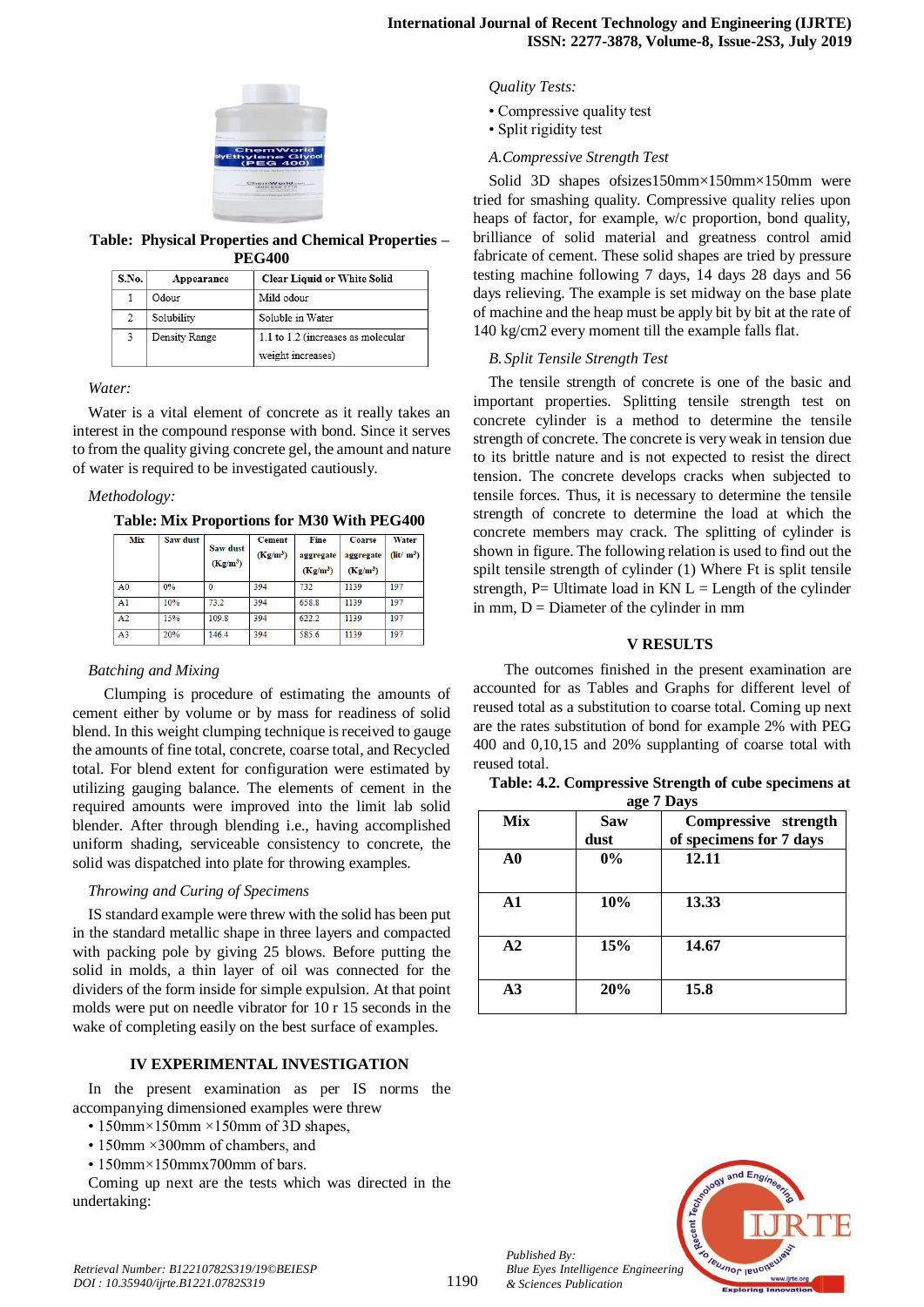# **STRENGTH EVALUATION ON M25 & M 30 GRADES OF SELF COMPACTION CONCRETE BY PARTIAL REPLACEMENT OF SAW DUST IN FINE AGGREGATES**



**Fig.: 4.3. Compressive Strength of cube specimens at age 7 Days**

| Table 4.3.: Compressive Strength of cube specimens at |
|-------------------------------------------------------|
| age 14 Days                                           |

| <b>Mix</b> | -ு<br><b>Saw</b> | Compressive      |
|------------|------------------|------------------|
|            |                  |                  |
|            | dust             | strength of      |
|            |                  | specimens for 14 |
|            |                  | days             |
| ${\bf A0}$ | 0%               | 25.3             |
| A1         | 10%              | 26.78            |
| A2         | 15%              | 27.11            |
| A3         | 20%              | 24.8             |



**Fig.: 4.4. Compressive Strength of cube specimens at age 14 Days**

| Table. 4.4.: Compressive Strength of cube specimens at |
|--------------------------------------------------------|
| age 28 days                                            |

| Mix            | <b>Saw</b><br>dust | Compressive strength of<br>specimens for 28 days |
|----------------|--------------------|--------------------------------------------------|
| A <sub>0</sub> | $0\%$              | 33.44                                            |
| $\mathbf{A1}$  | 10%                | 34.56                                            |
| A <sub>2</sub> | 15%                | 36.11                                            |
| A3             | 20%                | 38.12                                            |



**Fig.: 4.5. Compressive Strength of cube specimens at age 28 Days**

| Table 4.7.: Split-Tensile Strength of cylinder specimens |
|----------------------------------------------------------|
| at age 7 Days                                            |

| Mi             | Saw   | Split-tensile strength  |  |  |
|----------------|-------|-------------------------|--|--|
| X              | dust  | of specimens for 7 days |  |  |
| $\bf{A0}$      | $0\%$ | 4.1                     |  |  |
| $\mathbf{A1}$  | 10%   | 6.17                    |  |  |
| A <sub>2</sub> | 15%   | 7.29                    |  |  |
| A <sub>3</sub> | 20%   | 8.41                    |  |  |



# **Fig.: 4.8. Table: Split-Tensile Strength of Cylinder Specimens at age 7 Days**

# **Table 4.8.: Split-Tensile Strength of cylinder specimens at age 14 Days**

| Mix            | Saw dust | Split-tensile         |
|----------------|----------|-----------------------|
|                |          | strength of specimens |
|                |          | for 14 days           |
| A0             | $0\%$    | 4.38                  |
| $\mathbf{A1}$  | 10%      | 4.4                   |
| A <sub>2</sub> | 15%      | 5.44                  |
| A3             | 20%      | 4.52                  |





*Published By:*

*& Sciences Publication*